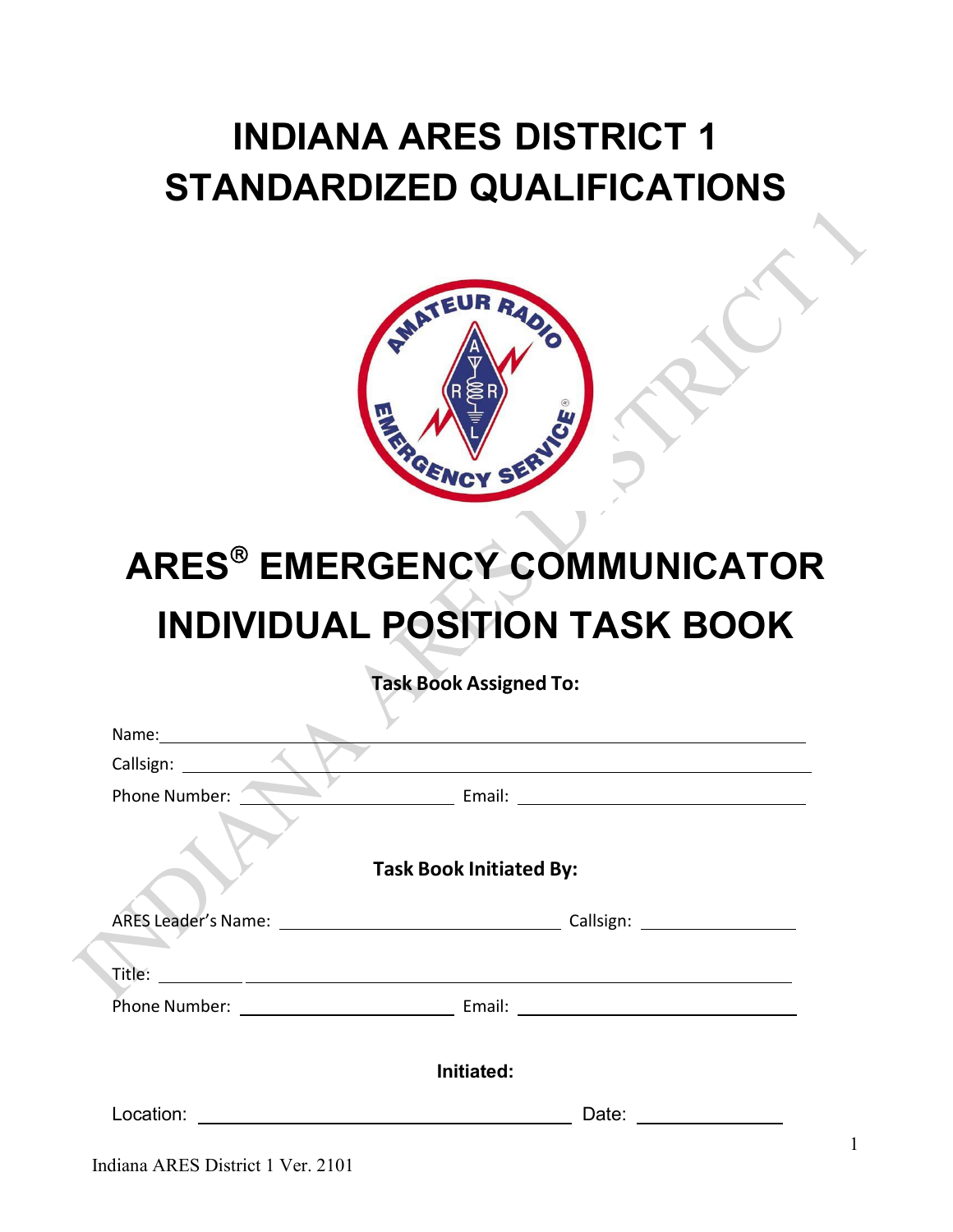## Amateur Radio Emergency Service (ARES) Indiana District 1 Position Task Book

### **Position Task Book and Overview of the National Qualification System**

This Position TaskBook (PTB) is a working document that enables Indiana Amateur Radio Emergency Service (ARES) District 1 (D1) Emergency Communicators and SKYWARN weather spotters to document their training, skills, and proficiency as they are completed and to track their progress towards the various levels of increasing proficiency. The PTB ensures compliance with Homeland Security Presidential Directive 5 (HSPD-5) and the Federal Emergency Management Agency (FEMA) National Incident Management System (NIMS) Resource Management component, the *National Qualification System (NQS)*.

The NQS establishes standard minimum qualifications for incident-related positions to provide consistency across the Nation and support nationwide interoperability. The NQS promotes interoperability by establishing a common language for defining job titles and by enabling jurisdictions and organizations to plan for, request, and have confidence in the capabilities of personnel deployed for disasters and emergencies from other entities, including ARES D1, through memorandum of understandings, mutual aid agreements, and compacts.

Using the NQS approach to qualify, certify, and credential incident management and support personnel ensures personnel deploying through memorandum of understandings, mutual aid agreements and compacts have the capabilities to perform the duties of their assigned roles. Following the NQS concepts and processes enhance national preparedness by expanding the network of qualified incident management and support personnel who can be deployed in support of a served agency.

PTB's identify the competencies, behaviors, and tasks personnel must demonstrate to qualify for incidentrelated positions, such as Communications Unit Leader, Radio Operator, etc. PTBs are a standardized tool for observing and documenting the trainee's education, and skills/proficiency to qualify incident management and support personnel. PTBs provide observable, measurable, and standardized means to document the trainee's proficiency by describing specific tasks, behaviors, and competencies for each position. Also to streamline and standardize the evaluation process by enabling evaluators to observe and document the trainee's performance during qualifying incidents, events, on-the-job activities, exercises, and/or training activities.

The PTB contains all training plan items, completion dates and signoffs as the ARES communicator transitions through the three skill levels. To enable successful completion of the PTB elements, training is available in-person, online and virtually, in addition to mentoring sessions. Radio nets, exercises (drills, etc.), special events and real-world incidents provide practice of the skills. Contact the Emergency Coordinator (EC) or the District Emergency Coordinator (DEC) for more details.

Completion of the PTB at any Level is not required to participate in ARES D1 activities, but is required for official recognition as "qualified," and for certification. Qualification and certification are voluntary and encouraged.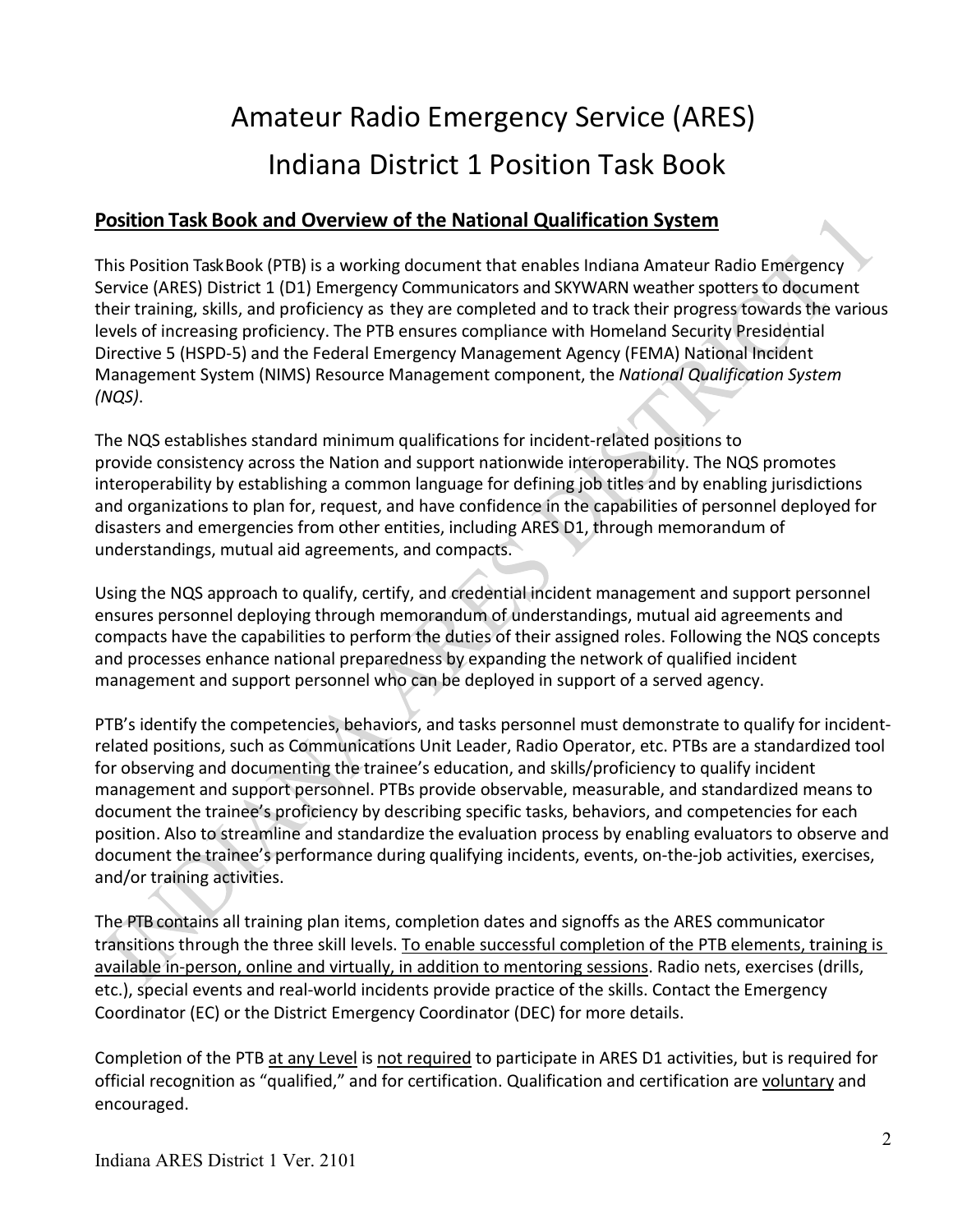## **National Qualification System Qualification, Certification and Credentialing**

*Qualification* is the process of enabling personnel to perform the duties of a specific position and documenting their proficiency of the capabilities required by the position and the ARES D1 qualification level. During the qualification process, trainees—individuals seeking to become qualified also meet the prerequisites for the position they are pursuing by completing training courses, obtaining professional or technical licenses and certifications and participate in the position.

*Certification* is the recognition from the DEC, Section Emergency Manager (SEC) or served agency (aka, Authority Having Jurisdiction - AHJ) that an individual has met the established criteria and is qualified for a specific position. As part of the certification process, a certifying official (CO) and/or Qualification Review Board (QRB) examines the trainee's records of performance and the evidence that the trainee meets all the requirements for the position, including historical recognition, if appropriate. If the trainee meets all requirements, the CO certifies the individual "qualified" for the position. Please note that the term "certification" in the context of the NQS refers to the DEC, SEC or served agency written documentation (aka, "certification") that an individual is qualified for a specific incident-related position. It is a different meaning than used for professional certifications and licenses.

*Recertification* is the confirmation that an individual has maintained his/her qualification for the position. The EC and DEC maintain records regarding ARES D1 personnel training, proficiency, and participation in order to conduct the periodic review of these individuals' qualifications and currency in their positions. Currency results in a formal recertification. Failure of currency or participation results in decertification at that proficiency level if individuals no longer meet minimum qualification standards or are not current in the position requirements. The ARES D1 recertification period is annually.

*Credentialing* is the process of providing documentation that identifies personnel and verifies their qualifications for certain positions. Once an individual is certified for a position (ARES D1 Proficiency Level 1 and above), the EC or DEC issues an ARES identification card - a credential - attesting to the identity of the individual and his/her qualifications and affiliation with ARES D1. Additional credentials may then be issued by served agencies once the individual has successfully completed any required background check and other perquisites the agency may have before issuance. *ARES D1 personnel are not required to submit to a background check. That choice may result in not being issued the additional (served agency) credential.*

## **ARES District 1 Proficiency Levels - Overview**

All ARES D1 volunteers begin at Proficiency Level 0 (Trainee). ARES D1 members and affiliates may remain at Level 0 (Trainee) and continue to volunteer with ARES D1. However, Trainees may be unable to deploy to certain emergency incidents, served agency locations (e.g., Emergency Operations Center or Mobile Communications Vehicle/Command Center).

To provide served agencies the best possible support and assistance, ARES D1 highly encourages its personnel to achieve at least Level 1, and preferably, Level 2. It is expected that most ARES D1 members and affiliates will voluntarily achieve at least Level 1.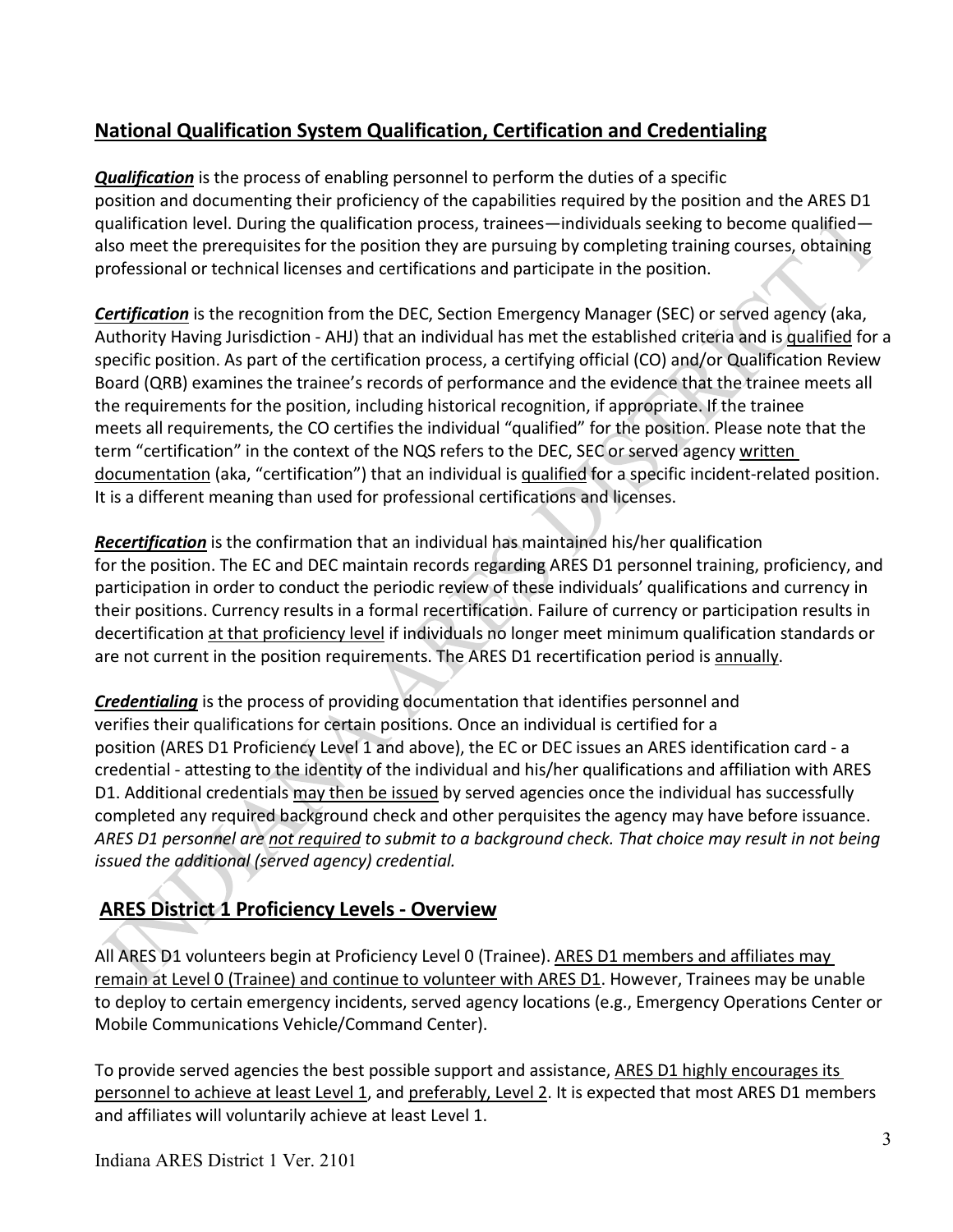Only an ARES D1 EC or the DEC may signoff PTB elements. **NOTE:** The approving EC or DEC must meet or exceed, and be fully qualified, for the proficiency level they are signing off on. While not all Emergency Communicators are interested in participation in the National Weather Service SKYWARN program, and because a separate SKYWARN Position Task Book documenting training and proficiency does not exist, this PTB includes the SKYWARN required minimum and optional recommended SKYWARN training for Emergency Communicators interested in both, ARES and SKYWARN.

SKYWARN elements in this PTB do not apply to ARES D1 Emergency Communicators who are not interested in the SKYWARN program. ARES D1's inclusion of the SKYWARN elements in this PTB do not suggest in any way that it administers or otherwise leads the SKYWARN program. Rather, it supports the program by encouraging training and participation, providing communications support and an organizational structure, as appropriate, desired, and needed. ARES D1 will not supplant existing SKYWARN programs.

The ARES communicator is responsible for obtaining his/her PTB signoffs from an EC or the DEC during, or soon after training and other activities, as applicable. The PTB also contains sections with definitions of the communicator levels, as well as common responsibilities.

ARES D1 Emergency Communicators are highly encouraged to complete all the required elements for Levels 1 and 2. Level 1 is the *minimum* proficiency level. Level 2 is the *desired* proficiency level.

At a minimum, all ARES D1 Emergency Communicators **should** successfully demonstrate and be signed off on all of the tasks to be qualified at Level 1. Completion of Level 3 elements is encouraged but optional except for ARES D1 Emergency Communicators wishing to continue in or be elevated to EC or DEC leadership positions.

It is suggested that applicable items in this document be used in training sessions or for meeting/event presentations.

## **Proficiency Level Designations**

**Level 0** - Entry level into ARES. This level is the trainee level. It includes skills learned when obtaining an Amateur Radio license and those the trainee learns "on-the-job," and/or brings with them.

**Level 1** - Initial training and minimum qualification level in ARES D1. This level includes skills necessary to enable ARES D1 participation during an emergency, disaster, or supplemental (auxiliary) communications situation, including special events and other activities.

**Level 2** - Highly encouraged as the desired proficiency level for all ARES D1 Emergency Communicators. It includes learning and proficiency of skills desired by ARES and obtained through coursework and training.

**Level 3** - Leadership level. Increased educational and leadership opportunities that initiates a pathway to leadership positions and assignments.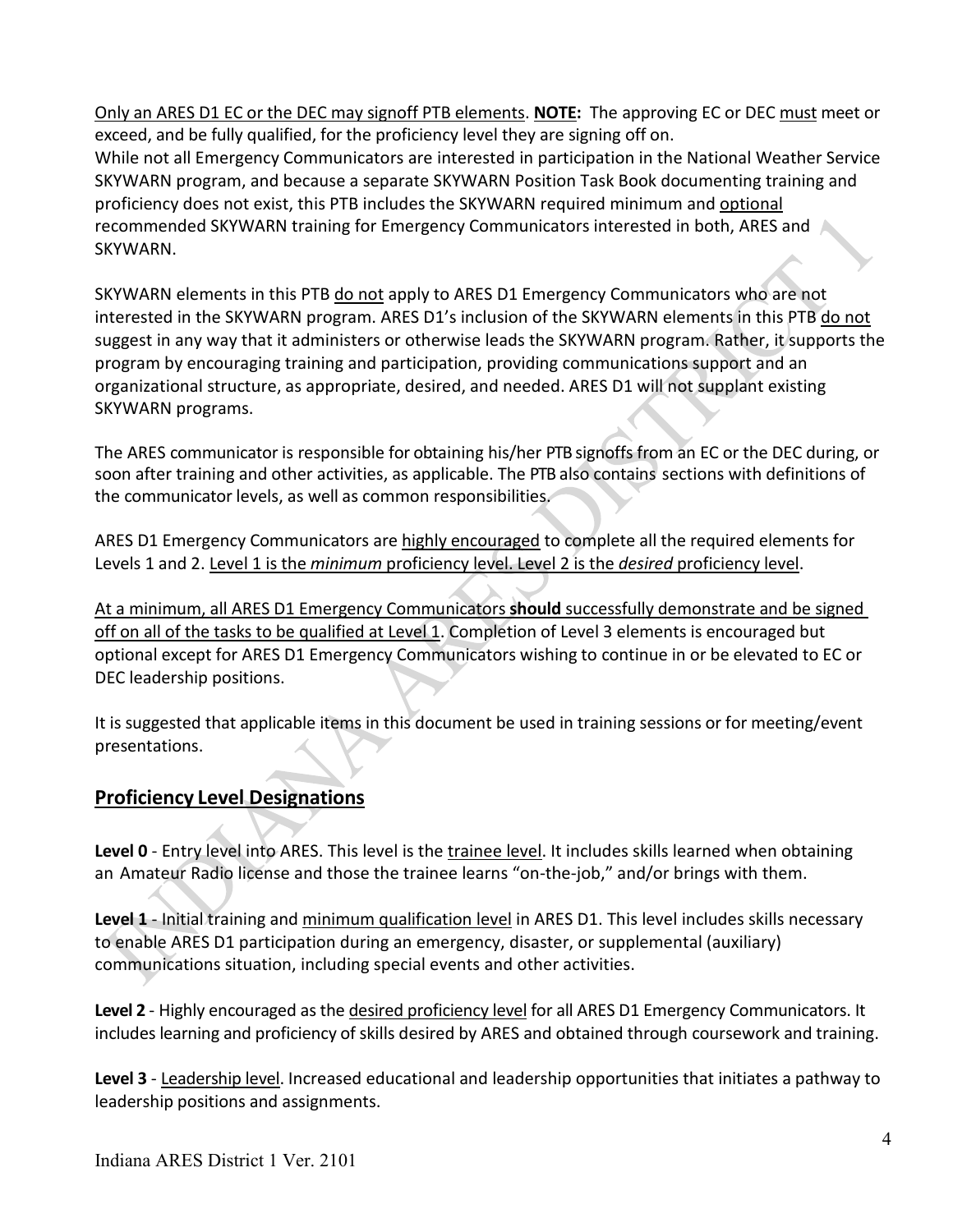## **Responsibilities:**

| <b>Individual</b> | Review and understand PTB requirements<br>Identify desired objectives/goals<br>٠<br>Attend training sessions and participate in ARES D1 activities/mission<br>$\bullet$<br>Satisfactorily demonstrate completion of tasks for each level<br>$\bullet$<br>Provide documentation/proof of task completion in PDF or other acceptable form<br>٠<br>Assure the evaluations are completed by a EC or the DEC<br>$\bullet$<br>Maintain and keep the PTB up to date with signoffs<br>Submit completed Task Book to the DEC                                                                                                                  |
|-------------------|--------------------------------------------------------------------------------------------------------------------------------------------------------------------------------------------------------------------------------------------------------------------------------------------------------------------------------------------------------------------------------------------------------------------------------------------------------------------------------------------------------------------------------------------------------------------------------------------------------------------------------------|
| <b>Evaluator</b>  | Be knowledgeable and proficient in the tasks and at the level being evaluated and approved<br>Meet with Communicator to evaluate past experiences, current qualifications, and<br>$\bullet$<br>desired objectives/goals<br>Review tasks with Communicator<br>$\bullet$<br>Document completion of tasks with PTB signoff's<br>$\bullet$<br>Complete the PTB sign-off and comments, as applicable<br>٠<br>Forward the PTB with all supporting evidence and a recommendation to qualify the<br>$\bullet$<br>Individual to the DEC<br>Maintain an appropriate PTB database record of all qualified ARES D1 participants in the<br>County |
| <b>District</b>   | Receive the completed PTB and supporting evidence from the ARES D1 EC or Individual<br>٠<br>Complete a review, or convene a QRB to review, the PTB to determine the Individual's<br>$\bullet$<br>qualification at the applicable Level<br>Maintain an appropriate PTB database record of ARES D1 participant qualifications                                                                                                                                                                                                                                                                                                          |
| <b>Section</b>    | Receive the completed PTB from the ARES D1 DEC<br>٠<br>Affirm the DEC's recommendation for qualification of the Individual at the applicable Level<br>$\bullet$<br>Maintain database for ARES participants in ARES Training Plan                                                                                                                                                                                                                                                                                                                                                                                                     |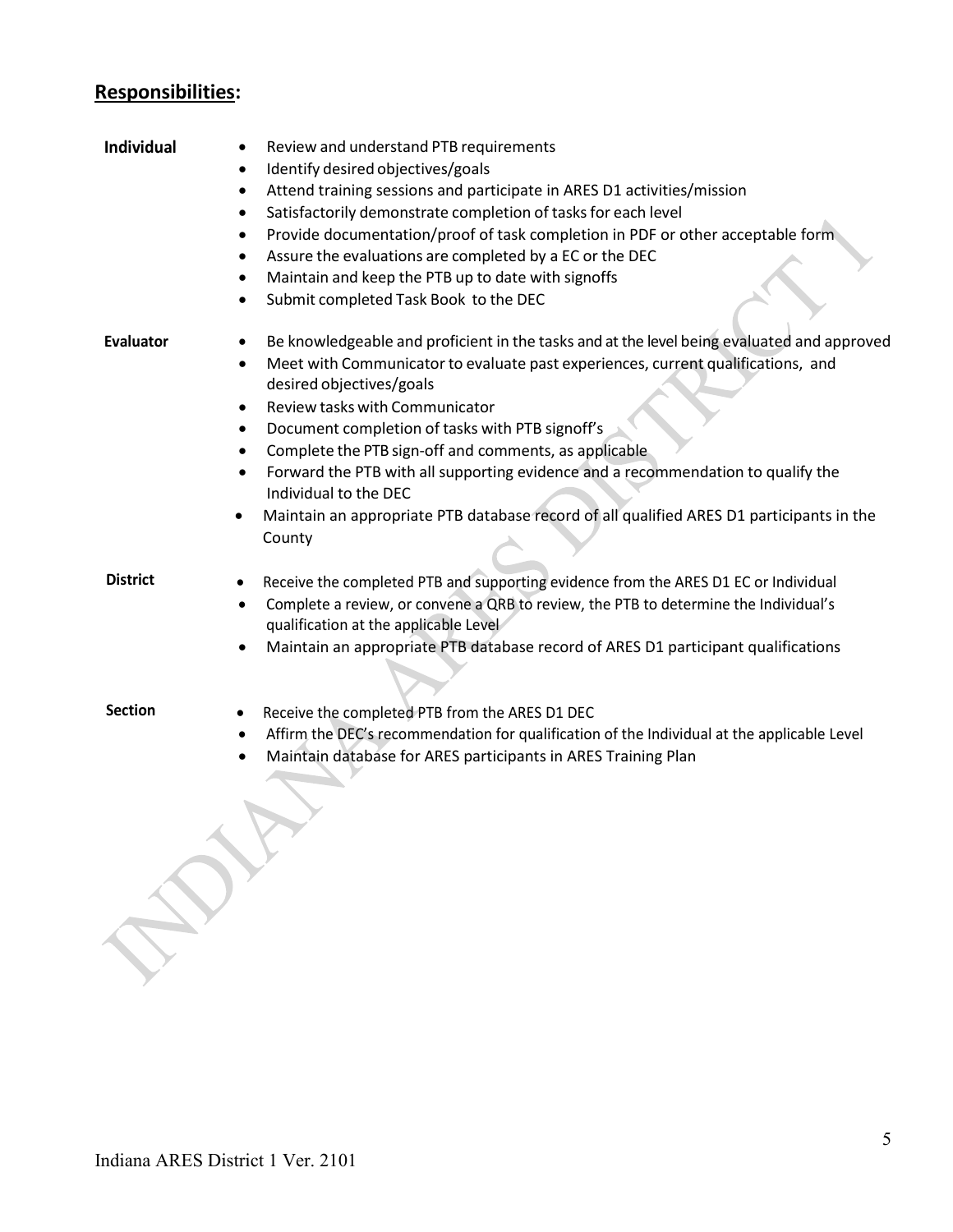#### **INDIANA ARES DISTRICT 1 STANDARDIZED TRAINING PLAN TASK BOOK**

NAME: THE CALLSIGN: LICENSE CLASS:

HOME COUNTY: PTB START DATE: PTB START DATE:

#### **ARES D1 STANDARDIZED TRAINING LEVEL Level 1 - Minimum Qualification Level**  This is the initial training and qualification level for all ARES D1 Emergency Communicators, including those new to Amateur Radio or emergency communications. The expectation is for all ARES D1 Emergency Communicators to become qualified at Level 1 at a minimum. This introductory training is conducted by ARES D1 to meet its needs and those of its served agency and partners. The training can be formal or informal. It is intended to introduce the ARES participant to the fundamentals of emergency communications and provide instructions on how participants are to conduct themselves while serving in the field or otherwise activated. Participants are highly encouraged to complete Level 1 and then advance to level 2 as soon as practical. **R = Required, O = Optional, E = Encouraged** TASK R-O-E COMPLETION EC/DEC Sign Off **Education** Introduction to Indiana ARES District 1 R ICS-100.c- Intro to Incident Command System\* R ICS-700.b Introduction to National Incident Mgt. System\* R SKYWARN Weather Spotters (only) – Successfully complete the National Weather Service (NWS) taught "SKYWARN Spotter's Basic training course." (It applies initially for PTB signoff and Level 1 qualification, then as directed by the NWS to remain qualified. *This training is optional for all other ARES D1 personnel*). R **Comment: \*Sets initial baseline requirements. May be insufficient for deployment at an incident but is sufficient participation from home. Participation** ARES D1 Members - Have the capability to successfully participate in ARES D1 VHF, UHF and/or HF radio nets. (*Does not apply to SKYWARN only or non-Amateur radio personnel*). <sup>R</sup> ARES D1 Affiliates – Have sufficient GMRS, FRS or MURS communications capability to successfully participate in ARES D1 interoperability and/or community radio nets. (*Does not apply to SKYWARN only or Amateur radio personnel*). R SKYWARN Weather Spotters – Have sufficient weather observation equipment and communications capability to successfully participate in the SKYWARN program. Cellular, satellite or internet connected communications meets the needs of SKYWARN during normal times. VHF, UHF or HF communications capability (includes Amateur, GMRS, FRS and/or MURS) is suggested to ensure connectivity during normal, emergency and disaster situations, but is not required. R Participate in at least **three** ARES D1 sponsored or approved VHF, UHF or HF (or any mix thereof) Amateur radio, GMRS, FRS or MURS radio nets (voice, digital or both). (*This task is optional for SKYWARN only personnel*. It applies initially for PTB signoff and Level 1 qualification, then annually to remain qualified). R SKYWARN Weather Spotters – Submit at least **one** severe weather report or observation to the National Weather Service (NWS) via normal or radio-based communications means. (*This task is optional for non-SKYWARN personnel.* It applies initially for PTB signoff and Level 1 qualification, then annually to remain qualified). R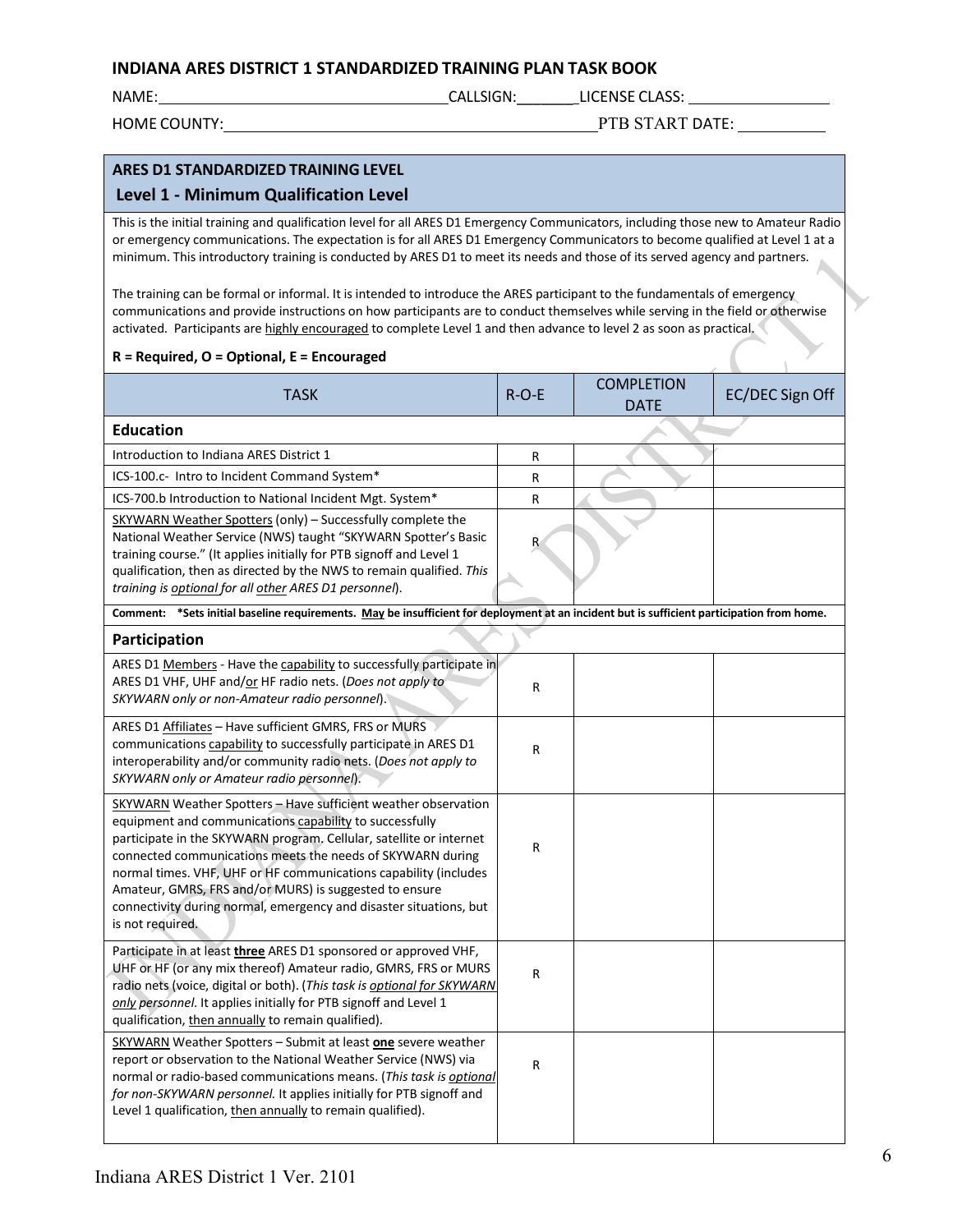#### **INDIANA ARES DISTRICT 1 STANDARDIZED TRAINING PLAN TASK BOOK**

| NAME:                                                                                                                                                                                                                                                                                                                                            |              | CALLSIGN: LICENSE CLASS: |  |
|--------------------------------------------------------------------------------------------------------------------------------------------------------------------------------------------------------------------------------------------------------------------------------------------------------------------------------------------------|--------------|--------------------------|--|
| <b>HOME COUNTY:</b>                                                                                                                                                                                                                                                                                                                              |              | PTB START DATE:          |  |
| Participate in at least four ARES D1 meetings, Nets, training sessions<br>or exercises in-person, virtually or over-the-air (or any mix of<br>either). (Initially, for PTB signoff and Level 1 qualification, then<br>annually to remain qualified).                                                                                             | R            |                          |  |
| Comments:                                                                                                                                                                                                                                                                                                                                        |              |                          |  |
|                                                                                                                                                                                                                                                                                                                                                  |              |                          |  |
|                                                                                                                                                                                                                                                                                                                                                  |              |                          |  |
| Proficiency/Skill                                                                                                                                                                                                                                                                                                                                |              |                          |  |
| ARES D1 Members - Obtain Technician class or higher Amateur Radio<br>License.                                                                                                                                                                                                                                                                    | $\mathsf{R}$ |                          |  |
| Demonstrate proficiency in the ITU phonetic alphabet, Prosigns, and<br>voice messaging procedures.                                                                                                                                                                                                                                               | $\mathsf{R}$ |                          |  |
| Demonstrate proficiency to operate in and adhere to Directed Net<br>procedures.                                                                                                                                                                                                                                                                  | R            |                          |  |
| Successfully <i>transmit</i> at least three formal exercise, training,<br>"radiogram," or real-world operational (or weather spotter)<br>messages in ICS General Message Form 213, ARRL Radiogram or<br>Allied Communications Publication (ACP) format to another station<br>using VHF, UHF or HF (or any mix thereof) radio by voice. Use plain | R            |                          |  |
| language and correct ITU phonetics at all times, including for<br>callsigns. Submit hand printed or typed copies of the transmitted<br>messages to the evaluator in PDF format. (It applies initially for PTB                                                                                                                                    |              |                          |  |
| signoff and Level 1 qualification, then annually to remain qualified.<br>This task is optional for SKYWARN only personnel).                                                                                                                                                                                                                      |              |                          |  |
| Successfully receive at least three formal exercise, training,<br>"radiogram," or real-world operational (or weather spotter)                                                                                                                                                                                                                    |              |                          |  |
| messages (but not the same messages you transmitted) in ICS<br>General Message Form 213, ARRL Radiogram or Allied<br>Communications Publication (ACP) format from another station<br>using VHF, UHF or HF (or any mix thereof) radio by voice. Use plain                                                                                         | R            |                          |  |
| language and correct ITU phonetics at all times, including for<br>callsigns. Submit hand printed/typed copies of the received<br>messages to the evaluator in PDF format. (It applies initially for PTB<br>signoff and Level 1 qualification, then annually to remain qualified.                                                                 |              |                          |  |
| This task is optional for SKYWARN only personnel).                                                                                                                                                                                                                                                                                               |              |                          |  |
| Successfully <i>transmit</i> at least two informal (Tactical) exercise,<br>training, or real-world operational (or weather spotter) messages to<br>another station using VHF, UHF or HF (or any mix thereof) radio by<br>voice. Use plain language and correct ITU phonetics at all times,                                                       | R            |                          |  |
| including for callsigns. Submit printed/typed copies of the<br>transmitted messages to the evaluator in PDF format. (It applies<br>initially for PTB signoff and Level 1 qualification, then annually to<br>remain qualified. This task is optional for SKYWARN only personnel).                                                                 |              |                          |  |
| Successfully <i>receive</i> at least two informal (Tactical) exercise,<br>training, or real-world operational (or weather spotter) messages<br>(but not the same messages you transmitted) from another station<br>using VHF, UHF or HF (or any mix thereof) radio by voice. Use plain                                                           | R            |                          |  |
| language and correct ITU phonetics at all times, including for<br>callsigns. Submit printed/typed copies of the received messages to<br>the evaluator in PDF format. (It applies initially for PTB signoff and<br>Level 1 qualification, then annually to remain qualified. This task is<br>optional for SKYWARN only personnel).                |              |                          |  |
|                                                                                                                                                                                                                                                                                                                                                  |              |                          |  |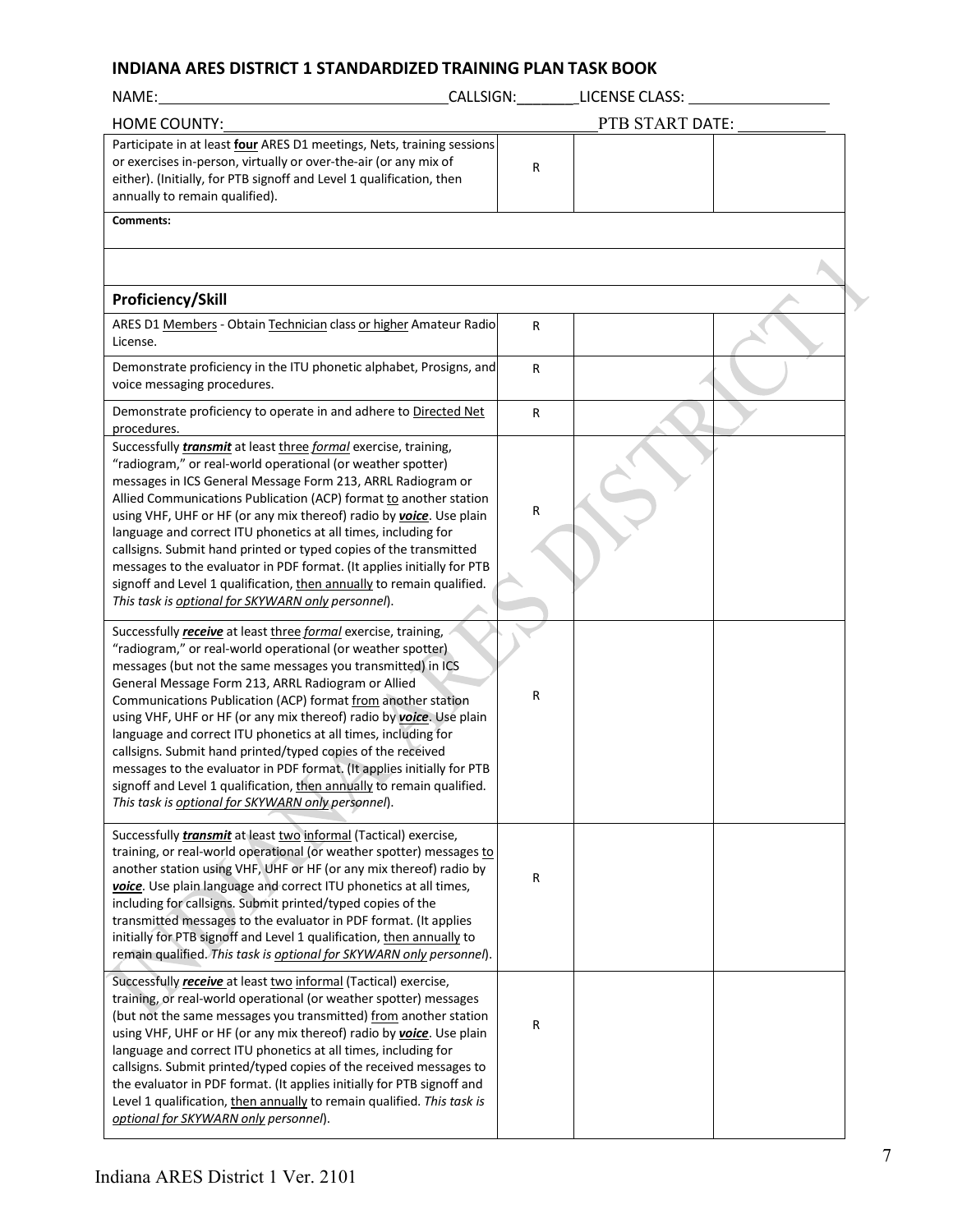#### **INDIANA ARES DISTRICT 1 STANDARDIZED TRAINING PLAN TASK BOOK**

| <b>HOME COUNTY:</b>                                                                                                                                                                                                                                                                               |  |   | PTB START DATE: |  |
|---------------------------------------------------------------------------------------------------------------------------------------------------------------------------------------------------------------------------------------------------------------------------------------------------|--|---|-----------------|--|
| Correctly log the 10 messages from the above tasks on an ICS Form<br>309 (Communications Log). Submit a printed or typed copy of the<br>Form to the evaluator in PDF format. (It applies initially for PTB<br>signoff then annually to remain qualified. Optional for SKYWARN<br>only personnel). |  | R |                 |  |
| Comment:                                                                                                                                                                                                                                                                                          |  |   |                 |  |
|                                                                                                                                                                                                                                                                                                   |  |   |                 |  |
|                                                                                                                                                                                                                                                                                                   |  |   |                 |  |
| <b>Level 1 Completion Record</b>                                                                                                                                                                                                                                                                  |  |   |                 |  |
| The listed tasks for ARES D1 Level 1 having been completed, dated and initialed indicate<br>successful completion of all the tasks required of the ARES Emergency Communicator<br>and/or SKYWARN Weather Spotter (as applicable) for Level 1 qualification.                                       |  |   |                 |  |
| The individual is recommended as qualified for this level.                                                                                                                                                                                                                                        |  |   |                 |  |
|                                                                                                                                                                                                                                                                                                   |  |   |                 |  |
|                                                                                                                                                                                                                                                                                                   |  |   |                 |  |
|                                                                                                                                                                                                                                                                                                   |  |   |                 |  |
| EC SIGNATURE                                                                                                                                                                                                                                                                                      |  |   |                 |  |
| <b>Level 1 Qualification Record</b>                                                                                                                                                                                                                                                               |  |   |                 |  |
| The listed tasks for ARES D1 Level 1 having been completed, dated and initialed, and the                                                                                                                                                                                                          |  |   |                 |  |
| recommendation of the EC and a review of the required documentation as evidence of<br>successful completion of all tasks, give cause to suggest the Individual is qualified as an ARES D1                                                                                                         |  |   |                 |  |
| Level 1 Emergency Communicator and/or SKYWARN Weather Spotter (as applicable).                                                                                                                                                                                                                    |  |   |                 |  |
| The individual is deemed as qualified for this level.                                                                                                                                                                                                                                             |  |   |                 |  |
|                                                                                                                                                                                                                                                                                                   |  |   |                 |  |
|                                                                                                                                                                                                                                                                                                   |  |   |                 |  |
| Comments:                                                                                                                                                                                                                                                                                         |  |   |                 |  |
|                                                                                                                                                                                                                                                                                                   |  |   |                 |  |
|                                                                                                                                                                                                                                                                                                   |  |   |                 |  |
| DEC SIGNATURE                                                                                                                                                                                                                                                                                     |  |   |                 |  |
|                                                                                                                                                                                                                                                                                                   |  |   |                 |  |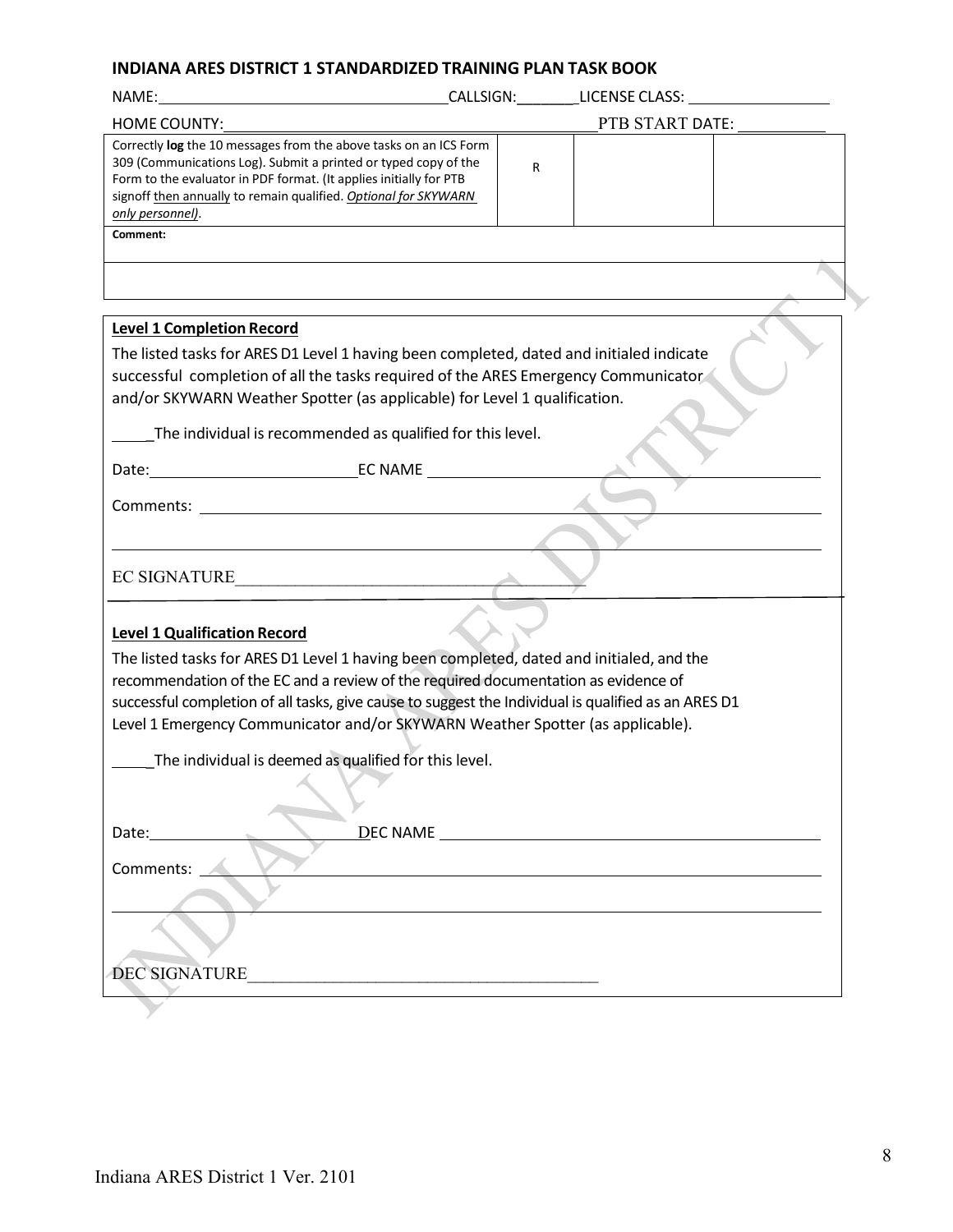NAME: CALLSIGN: \_\_\_\_LICENSE CLASS:

HOME COUNTY: THE START DATE:

### **ARES D1 STANDARDIZED TRAINING LEVEL**

#### **Level 2 - Desired Proficiency Level**

This training level builds upon what has been learned in Level 1, and participants in Level 2 may elect to remain at this level based upon the extent of their desired ARES involvement. Much of this training is conducted by the local ARES group to meet its needs and those of their served agency or partners and provides a better understanding of emergency communications. Participants in Level 2 may wish to continue with Level 3 and the potential for leadership roles.

#### **R = Required, O = Optional, E = Encouraged**

| Prerequisite                                                                                                                                                                                                                                                                                                                                                                                              |   |  |
|-----------------------------------------------------------------------------------------------------------------------------------------------------------------------------------------------------------------------------------------------------------------------------------------------------------------------------------------------------------------------------------------------------------|---|--|
| Successful completion of ARES D1 Level 1 requirements                                                                                                                                                                                                                                                                                                                                                     | R |  |
| <b>Education</b>                                                                                                                                                                                                                                                                                                                                                                                          |   |  |
| ICS-200.c - ICS for Single Resource*                                                                                                                                                                                                                                                                                                                                                                      | R |  |
| ICS-800.c - National Response Framework*                                                                                                                                                                                                                                                                                                                                                                  | R |  |
| ARRL EC-001 Intro to Emergency Communications (EmComm)                                                                                                                                                                                                                                                                                                                                                    | R |  |
| SKYWARN Weather Spotters - Successfully complete "The Role of the<br>SKYWARN Spotter" online training course found at<br>http://www.meted.ucar.edu/training_course.php?id=23<br>(It applies initially for PTB signoff and qualification for Level 2, then as<br>directed by the National Weather Service (NWS) to remain qualified.<br>This training is <i>optional</i> for all other ARES D1 personnel). |   |  |
| SKYWARN Weather Spotters - NWS taught - "Advanced Spotter<br>Training and Severe Weather Seminar." (It applies initially for PTB<br>signoff and Level 2 qualification, then as directed by the NWS to remain<br>qualified. This training is optional for all other ARES D1 personnel).                                                                                                                    | R |  |
| SKYWARN Weather Spotters - Successfully complete "SKYWARN Spotter<br>Convective Basics" online training course found at<br>http://www.meted.ucar.edu/training course.php?id=23                                                                                                                                                                                                                            | E |  |
| Comment: *These should be considered as meeting the minimum requirements for deployment at an Incident. Local Emergency Management<br>Agencies authorities may require additional training.                                                                                                                                                                                                               |   |  |
| Participation                                                                                                                                                                                                                                                                                                                                                                                             |   |  |
| Participate in at least one of the following for at least six hours (for any<br>one event): Field Day, Simulated Emergency Test, Exercise, Special Event<br>or SKYWARN activation. (It applies initially for PTB signoff then annually<br>to remain qualified.)<br>Note - Unlike the participation requirement for Level 1 regarding and                                                                  | R |  |
| exercise, this task specifies a minimum number of hours for the<br>participation.                                                                                                                                                                                                                                                                                                                         |   |  |
| Serve as Net Control on an ARES D1 sponsored or approved VHF, UHF or<br>HF (or any mix thereof) Amateur radio, GMRS, FRS or MURS radio nets<br>(voice, digital or both) at least two times. (It applies initially for PTB<br>signoff then annually to remain qualified. This task is optional for<br>SKYWARN only personnel).)                                                                            | R |  |
|                                                                                                                                                                                                                                                                                                                                                                                                           |   |  |
| Comment:                                                                                                                                                                                                                                                                                                                                                                                                  |   |  |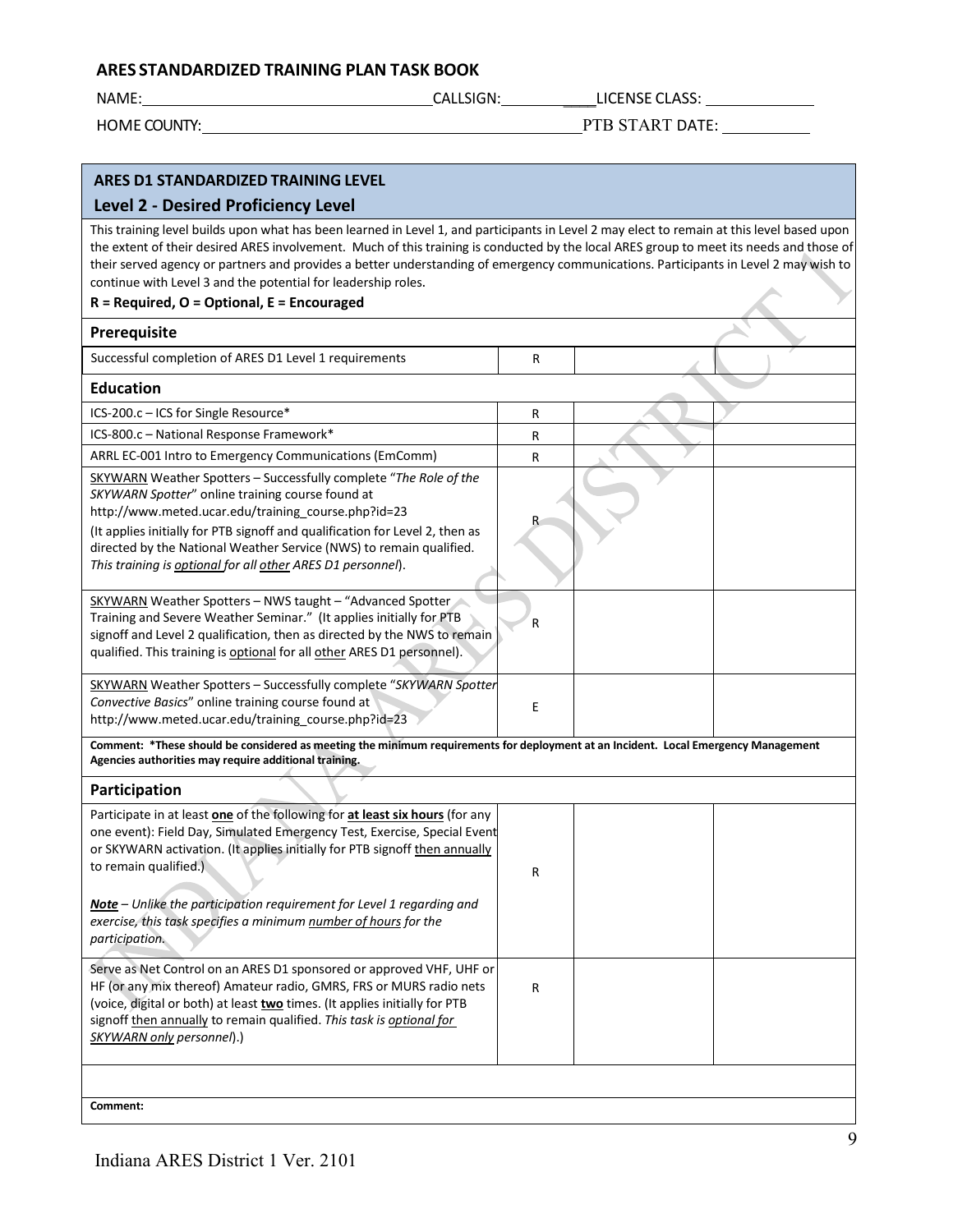NAME: CALLSIGN: \_\_\_\_LICENSE CLASS:

HOME COUNTY: PTB START DATE:

| Proficiency/Skill                                                                                                                                                                                                                                                                                                                                                                                                                                                                                                                                                                                                                                                                                                                                                                                                                                                                                                       |   |  |
|-------------------------------------------------------------------------------------------------------------------------------------------------------------------------------------------------------------------------------------------------------------------------------------------------------------------------------------------------------------------------------------------------------------------------------------------------------------------------------------------------------------------------------------------------------------------------------------------------------------------------------------------------------------------------------------------------------------------------------------------------------------------------------------------------------------------------------------------------------------------------------------------------------------------------|---|--|
| To be initially qualified and remain qualified at Level 2 - Meet the<br>proficiency/skill requirements for Level 1, and:                                                                                                                                                                                                                                                                                                                                                                                                                                                                                                                                                                                                                                                                                                                                                                                                | R |  |
| Successfully <i>transmit</i> at least two formal exercise, training,<br>"radiogram," or real-world operational (or weather spotter) text<br>messages in Email, ICS General Message Form 213, ARRL Radiogram or<br>Allied Communications Publication (ACP) format to another station<br>using VHF, UHF or HF (or any mix thereof) radio by each of the common<br>digital mode programs used by ARES D1. Use plain language in the<br>message content. Submit copies or on-air screen prints of the actual<br>transmitted messages to the evaluator in PDF or jpg format. (It applies<br>initially for PTB signoff and Level 2 qualification, then annually to remain<br>qualified. This task is optional for SKYWARN only personnel and does not<br>apply to GMRS, FRS or MURS affiliates due to FCC regulations).                                                                                                       | R |  |
| Successfully receive at least two formal exercise, training, "radiogram,"<br>or real-world operational (or weather spotter) text messages in Email,<br>ICS General Message Form 213, ARRL Radiogram or Allied<br>Communications Publication (ACP) format from another station using<br>VHF, UHF or HF (or any mix thereof) radio by each of the common<br>digital mode programs used by ARES D1. Translate ARL and other<br>authorized radio operator abbreviations to show the message the<br>message content as it would be provided to a served agency. Submit<br>copies or on-air screen prints of the actual received messages to the<br>evaluator in PDF or jpg format. (It applies initially for PTB signoff and<br>Level 2 qualification, then annually to remain qualified. This task is<br>optional for SKYWARN only personnel and does not apply to GMRS, FRS<br>or MURS affiliates due to FCC regulations). |   |  |
| Successfully <i>transmit</i> at least two informal (Keyboard to Keyboard or<br>Point to Point, as applicable/Tactical) exercise, training, or real-world<br>operational (or weather spotter) text messages to another station using<br>VHF, UHF or HF (or any mix thereof) radio by each of the common<br>digital mode programs used by ARES D1. Use plain language in the<br>message content. Submit copies or on-air screen prints of the actual<br>transmitted messages to the evaluator in PDF or jpg format. (It applies<br>initially for PTB signoff and Level 2 qualification, then annually to remain<br>qualified. This task is optional for SKYWARN only personnel and does not<br>apply to GMRS, FRS or MURS affiliates due to FCC regulations).                                                                                                                                                             | R |  |
| Demonstrate ability to run a Net.                                                                                                                                                                                                                                                                                                                                                                                                                                                                                                                                                                                                                                                                                                                                                                                                                                                                                       | R |  |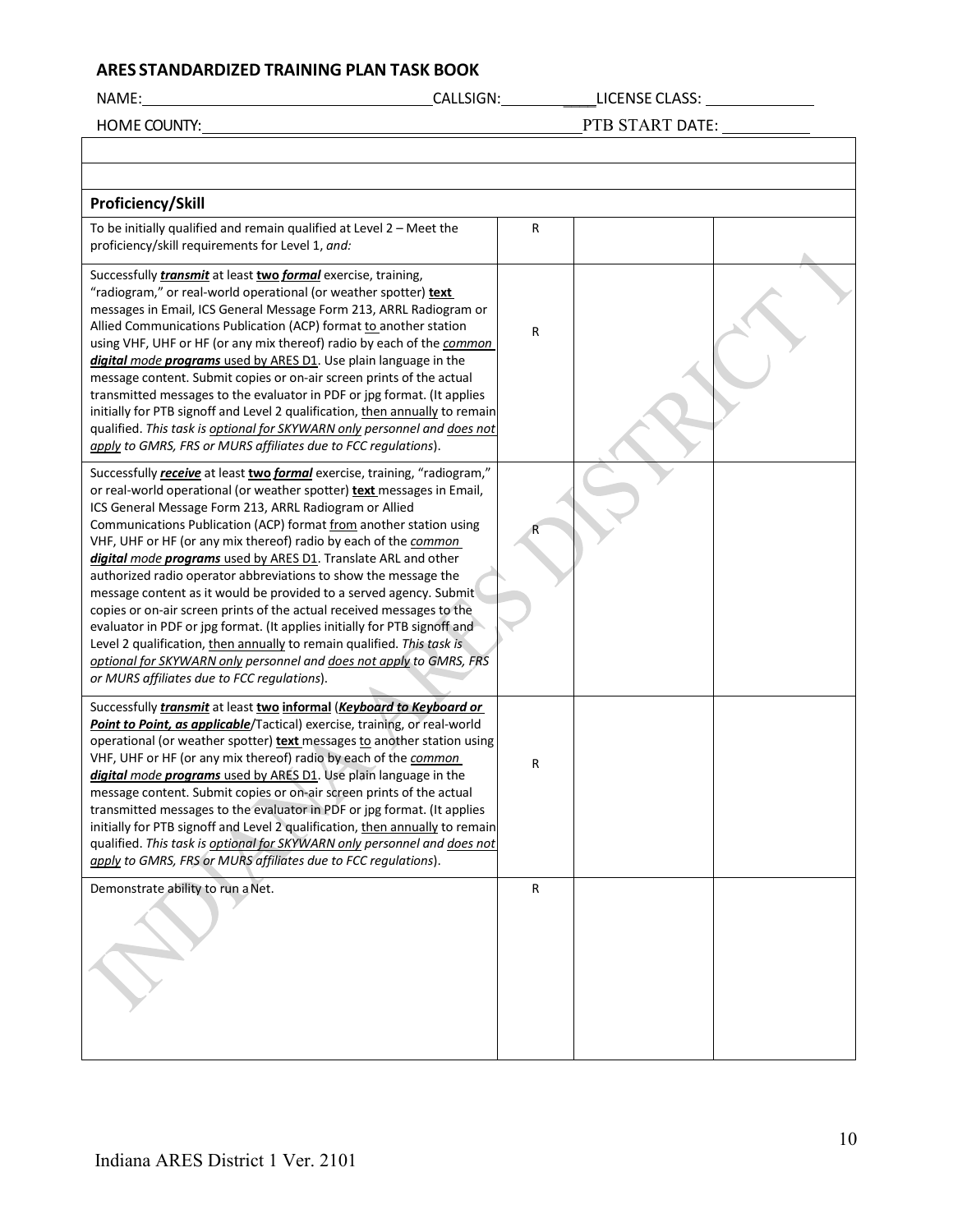| NAME:                                                                                                                                                                                                                                                                                                                                                                                                                                                                                                                                                                                                                                                                                                                                                                                                                              | CALLSIGN: UNIT | LICENSE CLASS:  |  |
|------------------------------------------------------------------------------------------------------------------------------------------------------------------------------------------------------------------------------------------------------------------------------------------------------------------------------------------------------------------------------------------------------------------------------------------------------------------------------------------------------------------------------------------------------------------------------------------------------------------------------------------------------------------------------------------------------------------------------------------------------------------------------------------------------------------------------------|----------------|-----------------|--|
| <b>HOME COUNTY:</b>                                                                                                                                                                                                                                                                                                                                                                                                                                                                                                                                                                                                                                                                                                                                                                                                                |                | PTB START DATE: |  |
| Successfully receive at least two informal (Keyboard to Keyboard or<br>Point to Point, as applicable/Tactical) exercise, training, or real-world<br>operational (or weather spotter) text messages from another station<br>using VHF, UHF or HF (or any mix thereof) radio by each of the common<br>digital mode programs used by ARES D1. Translate ARL and other<br>authorized radio operator abbreviations in the message content to<br>show the message as it would be provided to a served agency. Submit<br>copies or on-air screen prints of the actual received messages to the<br>evaluator in PDF or jpg format. (It applies initially for PTB signoff and<br>Level 2 qualification, then annually to remain qualified. This task is<br>optional for SKYWARN only personnel and does not apply to GMRS, FRS<br>or MURS). | R              |                 |  |
| Successfully <i>transmit</i> at least one good quality <i>image in jpg format</i> ,<br>originally taken by a cell phone or digital camera, in a <b>Winlink</b> Email via<br>VARA or VARA FM to another station using VHF, UHF or HF. Include the<br>evaluator in the "copy to" line of the Email and submit a copy of the<br>Winlink log in PDF or text format to the evaluator. (It applies initially for<br>PTB signoff and Level 2 qualification, then annually to remain qualified.<br>This task is optional for SKYWARN only personnel and does not apply to<br>GMRS, FRS or MURS affiliates due to FCC regulations).                                                                                                                                                                                                         | R              |                 |  |
| Successfully receive at least one good quality image in jpg format,<br>originally taken by a cell phone or digital camera in a <b>Winlink</b> Email via<br>VARA or VARA FM from another station using VHF, UHF or HF. Forward<br>the Email as received with the attachment to the evaluator by any<br>suitable electronic means as proof of task completion. (It applies initially<br>for PTB signoff and Level 2 qualification, then annually to remain<br>qualified. This task is optional for SKYWARN only personnel and does not<br>apply to GMRS, FRS or MURS affiliates due to FCC regulations).                                                                                                                                                                                                                             | R              |                 |  |
| Successfully <i>transmit</i> at least one good quality (to transmit) Fax image<br>to another station using VHF, UHF or HF. Submit a copy of the image, as<br>transmitted, to the evaluator. (It applies initially for PTB signoff and<br>Level 2 qualification, then annually to remain qualified. This task is<br>optional for SKYWARN only personnel and does not apply to GMRS, FRS<br>or MURS affiliates due to FCC regulations).                                                                                                                                                                                                                                                                                                                                                                                              | R              |                 |  |
| Successfully receive at least one good quality Fax image from another<br>station using VHF, UHF or HF. Submit a copy of the image, as received,<br>to the evaluator. (It applies initially for PTB signoff and Level 2<br>qualification, then annually to remain qualified. This task is optional for<br>SKYWARN only personnel and does not apply to GMRS, FRS or MURS<br>affiliates due to FCC requlations).                                                                                                                                                                                                                                                                                                                                                                                                                     | R              |                 |  |
| Successfully <i>transmit</i> at least one good quality (to transmit) SSTV<br>image to another station using VHF, UHF or HF. Submit a copy of the<br>image, as transmitted, to the evaluator. (It applies initially for PTB<br>signoff and Level 2 qualification, then annually to remain qualified. This<br>task is optional for SKYWARN only personnel and does not apply to<br>GMRS, FRS or MURS affiliates due to FCC regulations).                                                                                                                                                                                                                                                                                                                                                                                             | R              |                 |  |
| Successfully <i>receive</i> at least one good quality SSTV image from another<br>station using VHF, UHF or HF. Submit a copy of the image, as received,<br>to the evaluator. (It applies initially for PTB signoff and Level 2<br>qualification, then annually to remain qualified. This task is optional for<br>SKYWARN only personnel and does not apply to GMRS, FRS or MURS<br>affiliates due to FCC regulations).                                                                                                                                                                                                                                                                                                                                                                                                             | R              |                 |  |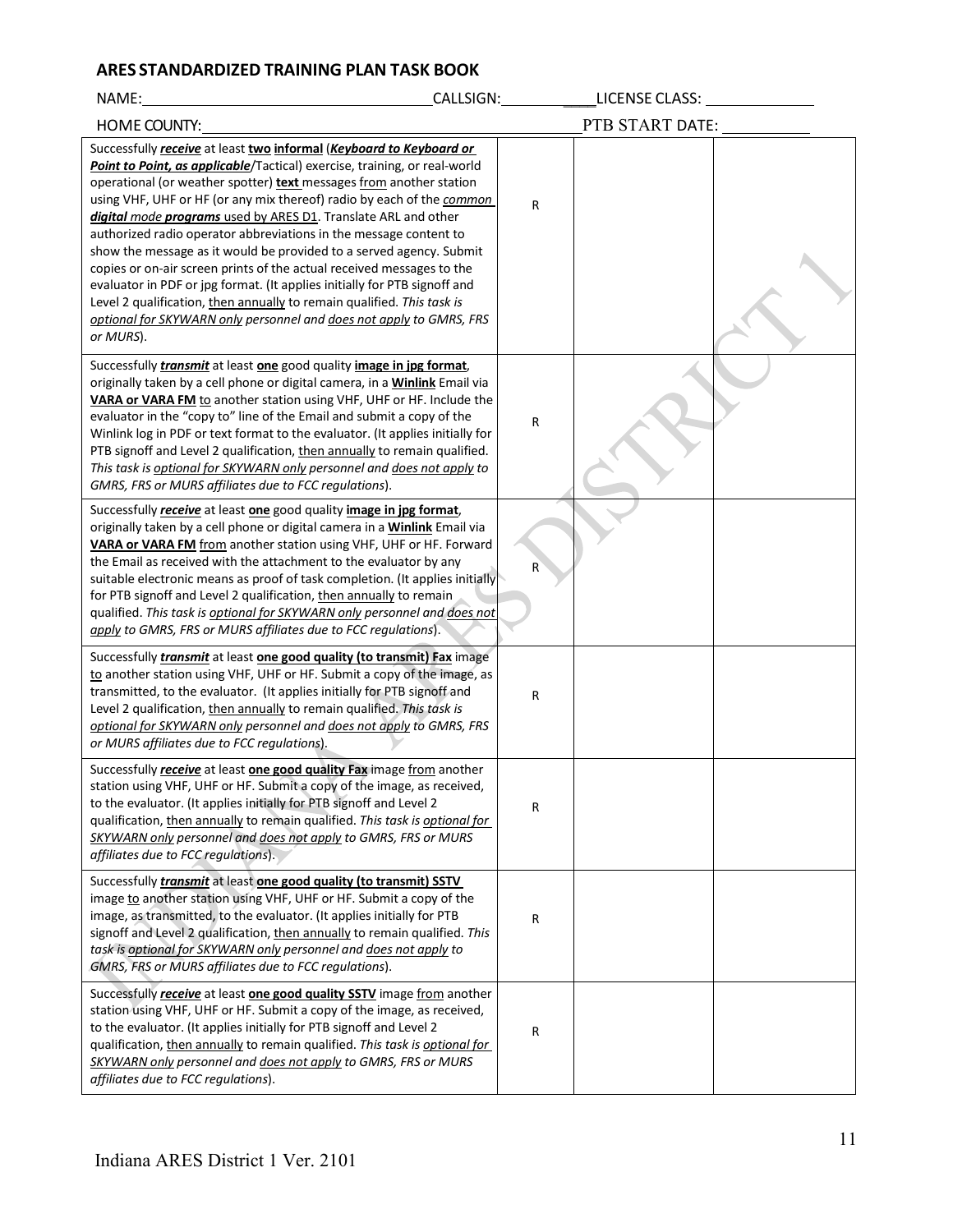| Correctly log the 14 messages from the above tasks on an ICS Form 309<br>(Communications Log). Submit a printed or typed copy of the Form to<br>the evaluator in PDF format. (It applies initially for PTB signoff and Level<br>2 qualification then annually to remain qualified. Optional for<br><u>SKYWARN)</u> . |  | R |  |  |
|----------------------------------------------------------------------------------------------------------------------------------------------------------------------------------------------------------------------------------------------------------------------------------------------------------------------|--|---|--|--|
|                                                                                                                                                                                                                                                                                                                      |  |   |  |  |
| Comment:                                                                                                                                                                                                                                                                                                             |  |   |  |  |
|                                                                                                                                                                                                                                                                                                                      |  |   |  |  |
| and the control of the control of the control of the control of the control of the control of the control of the                                                                                                                                                                                                     |  |   |  |  |
| <u> 1989 - Johann Stoff, amerikansk politiker (* 1908)</u>                                                                                                                                                                                                                                                           |  |   |  |  |
| and the control of the control of the control of the control of the control of the control of the control of the                                                                                                                                                                                                     |  |   |  |  |
|                                                                                                                                                                                                                                                                                                                      |  |   |  |  |
| <b>Level 2 Completion Record</b>                                                                                                                                                                                                                                                                                     |  |   |  |  |
| The listed tasks for ARES D1 Level 2 having been completed, dated, and initialed indicate<br>successful completion of all the tasks required of the ARES Emergency Communicator<br>and/or SKYWARN Weather Spotter (as applicable) for Level 2 qualification.                                                         |  |   |  |  |
| The individual is recommended as qualified for this level.                                                                                                                                                                                                                                                           |  |   |  |  |
|                                                                                                                                                                                                                                                                                                                      |  |   |  |  |
|                                                                                                                                                                                                                                                                                                                      |  |   |  |  |
|                                                                                                                                                                                                                                                                                                                      |  |   |  |  |
| EC SIGNATURE                                                                                                                                                                                                                                                                                                         |  |   |  |  |
| <b>Level 2 Qualification Record</b>                                                                                                                                                                                                                                                                                  |  |   |  |  |
| The listed tasks for ARES D1 Level 2 having been completed, dated, and initialed, and the                                                                                                                                                                                                                            |  |   |  |  |
| recommendation of the EC and a review of the required documentation as evidence of                                                                                                                                                                                                                                   |  |   |  |  |
| successful completion of all tasks, give cause to suggest the Individual is qualified as an ARES D1                                                                                                                                                                                                                  |  |   |  |  |
| Level 2 Emergency Communicator and/or SKYWARN Weather Spotter (as applicable).                                                                                                                                                                                                                                       |  |   |  |  |
| The individual is deemed as qualified for this level.                                                                                                                                                                                                                                                                |  |   |  |  |
|                                                                                                                                                                                                                                                                                                                      |  |   |  |  |
|                                                                                                                                                                                                                                                                                                                      |  |   |  |  |
|                                                                                                                                                                                                                                                                                                                      |  |   |  |  |
|                                                                                                                                                                                                                                                                                                                      |  |   |  |  |
|                                                                                                                                                                                                                                                                                                                      |  |   |  |  |
|                                                                                                                                                                                                                                                                                                                      |  |   |  |  |
| DEC SIGNATURE                                                                                                                                                                                                                                                                                                        |  |   |  |  |
|                                                                                                                                                                                                                                                                                                                      |  |   |  |  |
|                                                                                                                                                                                                                                                                                                                      |  |   |  |  |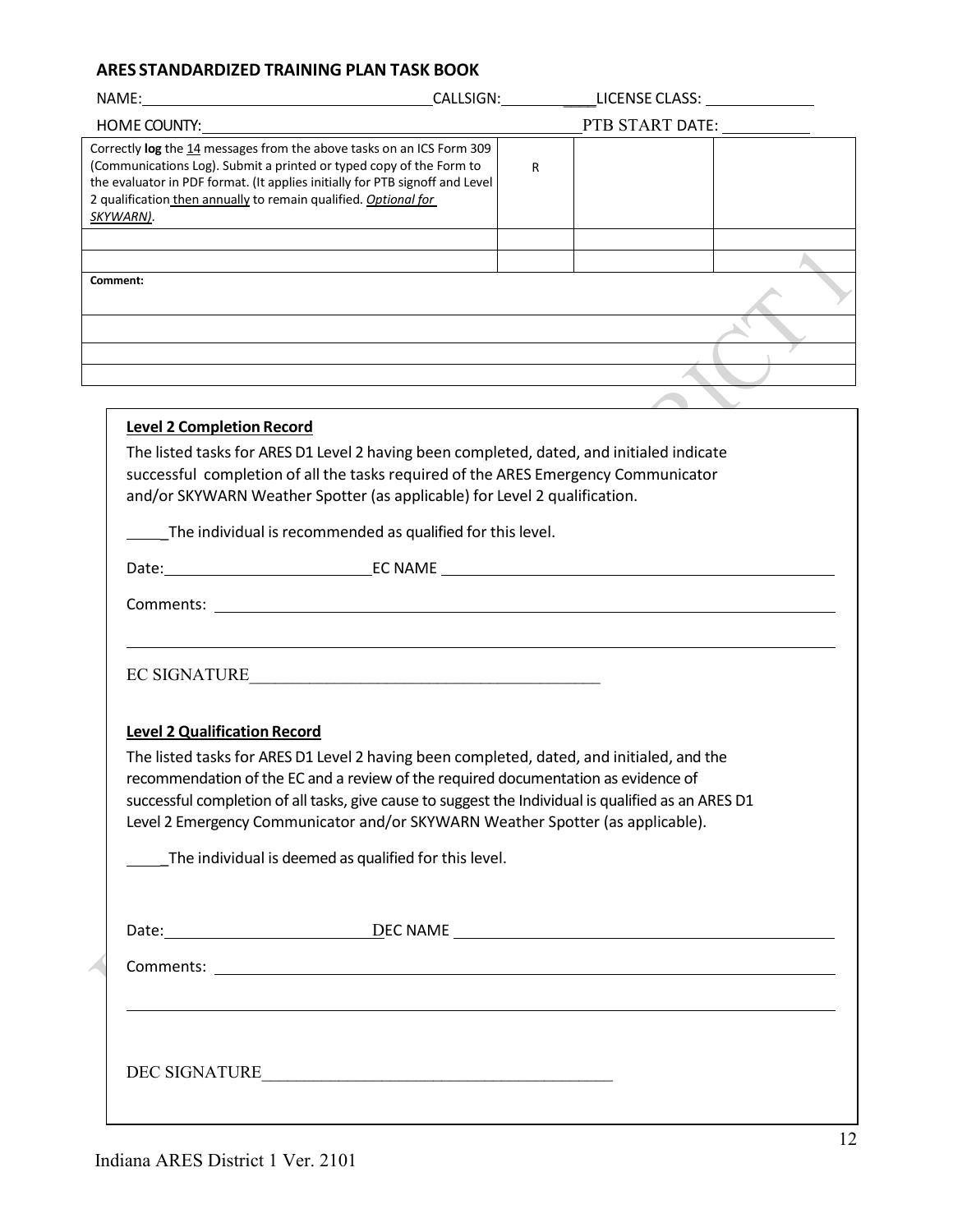HOME GROUP: DATE:

NAME: CALL: LICENSE CLASS:

| Level 3 prepares the participant to take on ARES Team leadership roles in his/her ARES group or section.<br>$R = Required, O = Optional, E = Highly Encouraged$                                                                                                                                                                                                                                                                                                                                                                                                                                                                                           |              |                                  |                              |
|-----------------------------------------------------------------------------------------------------------------------------------------------------------------------------------------------------------------------------------------------------------------------------------------------------------------------------------------------------------------------------------------------------------------------------------------------------------------------------------------------------------------------------------------------------------------------------------------------------------------------------------------------------------|--------------|----------------------------------|------------------------------|
| <b>TASK</b>                                                                                                                                                                                                                                                                                                                                                                                                                                                                                                                                                                                                                                               | $R-O-E$      | <b>COMPLETION</b><br><b>DATE</b> | <b>EC or DEC</b><br>Sign Off |
| Prerequisite                                                                                                                                                                                                                                                                                                                                                                                                                                                                                                                                                                                                                                              |              |                                  |                              |
| Successful completion of ARES D1 Level 1 and 2 requirements                                                                                                                                                                                                                                                                                                                                                                                                                                                                                                                                                                                               | R            |                                  |                              |
| Hold a General Class (or higher) Amateur license*                                                                                                                                                                                                                                                                                                                                                                                                                                                                                                                                                                                                         | R/O          |                                  |                              |
| <b>Education</b>                                                                                                                                                                                                                                                                                                                                                                                                                                                                                                                                                                                                                                          |              |                                  |                              |
| IS-120.c - An Introduction to Exercises                                                                                                                                                                                                                                                                                                                                                                                                                                                                                                                                                                                                                   | R            |                                  |                              |
| IS-230.d - Fundamentals of Emergency Management                                                                                                                                                                                                                                                                                                                                                                                                                                                                                                                                                                                                           | R            |                                  |                              |
| IS-235.c - Emergency Planning                                                                                                                                                                                                                                                                                                                                                                                                                                                                                                                                                                                                                             | R            |                                  |                              |
| IS-240.b - Leadership & Influence                                                                                                                                                                                                                                                                                                                                                                                                                                                                                                                                                                                                                         | R            |                                  |                              |
| IS-241.b - Decision Making & Problem Solving                                                                                                                                                                                                                                                                                                                                                                                                                                                                                                                                                                                                              | R            |                                  |                              |
| IS-242.b - Effective Communications                                                                                                                                                                                                                                                                                                                                                                                                                                                                                                                                                                                                                       | $\mathsf{R}$ |                                  |                              |
| IS-244.b - Developing & Managing Volunteers                                                                                                                                                                                                                                                                                                                                                                                                                                                                                                                                                                                                               | R            |                                  |                              |
| IS-288.a - Role of Voluntary organizations in Emergency Mgt.                                                                                                                                                                                                                                                                                                                                                                                                                                                                                                                                                                                              | .R           |                                  |                              |
| IS-2200 - Basic Emergency Operations Center Functions                                                                                                                                                                                                                                                                                                                                                                                                                                                                                                                                                                                                     | R            |                                  |                              |
| ARRL EC-016 Public Service & Emergency Communications Mgt.                                                                                                                                                                                                                                                                                                                                                                                                                                                                                                                                                                                                | R            |                                  |                              |
| PR-101 - Public Information Officer Training (EC-015)                                                                                                                                                                                                                                                                                                                                                                                                                                                                                                                                                                                                     | R            |                                  |                              |
| ICS-300 - Incident Command System for Expanding Incidents**                                                                                                                                                                                                                                                                                                                                                                                                                                                                                                                                                                                               | R            |                                  |                              |
| ICS -400 - Advanced Incident Command System**                                                                                                                                                                                                                                                                                                                                                                                                                                                                                                                                                                                                             | R            |                                  |                              |
| SKYWARN Advanced Training Class (Biennially)                                                                                                                                                                                                                                                                                                                                                                                                                                                                                                                                                                                                              | E            |                                  |                              |
| DHS Auxiliary Communications (AUXCOM) Course                                                                                                                                                                                                                                                                                                                                                                                                                                                                                                                                                                                                              | O/E          |                                  |                              |
| DHS Communications Technician (COMT) Course                                                                                                                                                                                                                                                                                                                                                                                                                                                                                                                                                                                                               | 0            |                                  |                              |
| DHS Communications Unit Leader (COML) Course                                                                                                                                                                                                                                                                                                                                                                                                                                                                                                                                                                                                              | O/E          |                                  |                              |
|                                                                                                                                                                                                                                                                                                                                                                                                                                                                                                                                                                                                                                                           |              |                                  |                              |
| Notes: *Personnel holding leadership positions should hold a General Class (or higher) Amateur license. However, this<br>requirement may be waived by the District Emergency Coordinator in extraordinary circumstances (e.g., Exceptional Technician<br>Class, GMRS, SKYWARN or otherwise fully qualified leaders).<br>** May be temporarily waived up to one year by the District Emergency Coordinator when the course(s) is/are not offered<br>within a two-hour (up to 120 mile) driving radius or in other extraordinary circumstances. Participants are encouraged to<br>complete the FEMA courses ICS-300 and ICS-400 when they become available. |              |                                  |                              |
| <b>Participation</b>                                                                                                                                                                                                                                                                                                                                                                                                                                                                                                                                                                                                                                      |              |                                  |                              |
| To be initially qualified and remain qualified at Level $3$ – Meet the<br>participation requirements for Levels 1 and 2.                                                                                                                                                                                                                                                                                                                                                                                                                                                                                                                                  | R            |                                  |                              |
| Comment:                                                                                                                                                                                                                                                                                                                                                                                                                                                                                                                                                                                                                                                  |              |                                  |                              |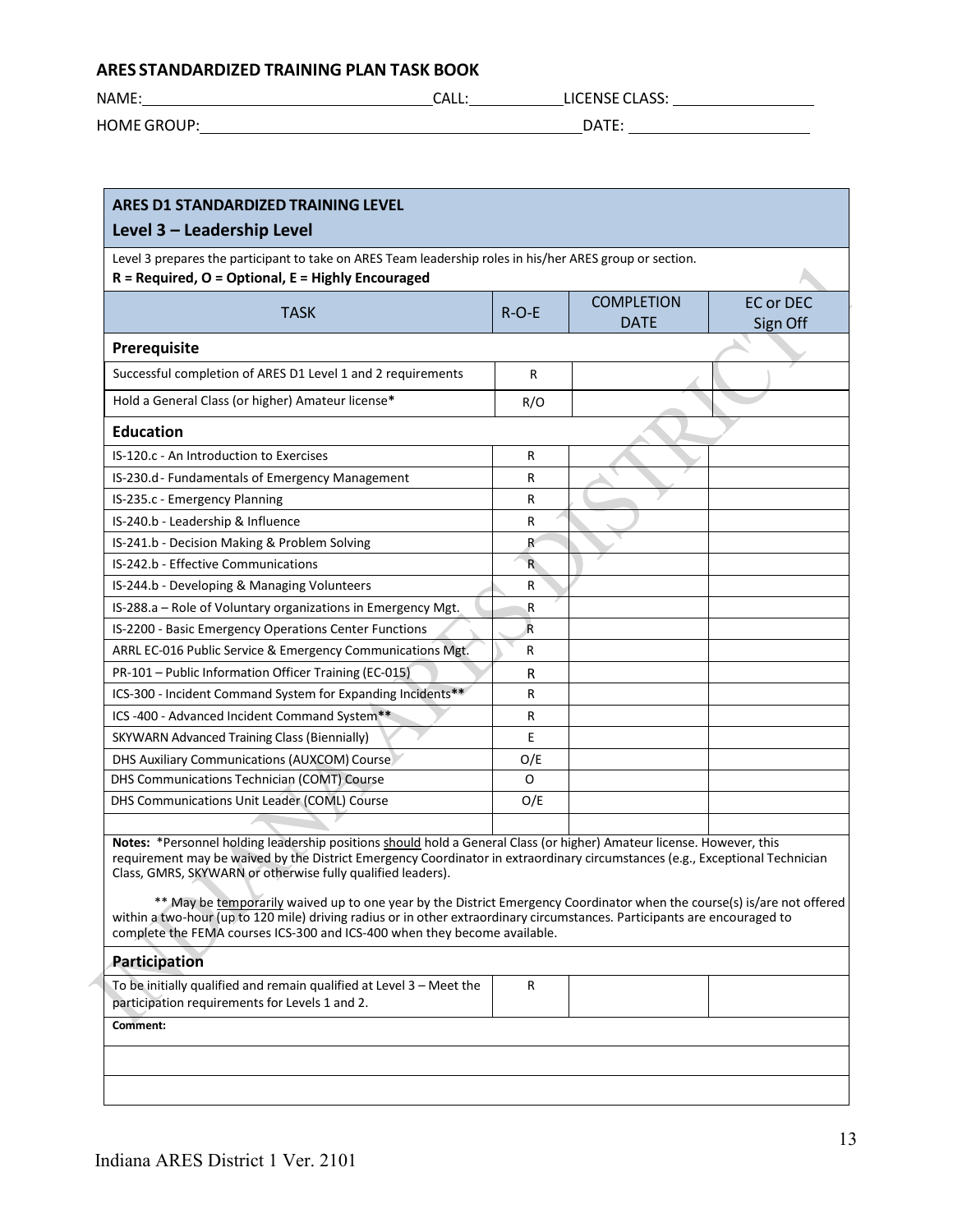| NAME:              | CALL: | <b>LICENSE CLASS:</b> |
|--------------------|-------|-----------------------|
| <b>HOME GROUP:</b> |       | DATE:                 |

| R                                                                                                                                       |  |
|-----------------------------------------------------------------------------------------------------------------------------------------|--|
| R                                                                                                                                       |  |
| R                                                                                                                                       |  |
| R                                                                                                                                       |  |
| R                                                                                                                                       |  |
| R                                                                                                                                       |  |
|                                                                                                                                         |  |
|                                                                                                                                         |  |
| R                                                                                                                                       |  |
|                                                                                                                                         |  |
|                                                                                                                                         |  |
|                                                                                                                                         |  |
|                                                                                                                                         |  |
| R                                                                                                                                       |  |
|                                                                                                                                         |  |
| D1 support or deployment of/to at least three Incident activations<br>Properly prepare and submit to the District Emergency Coordinator |  |